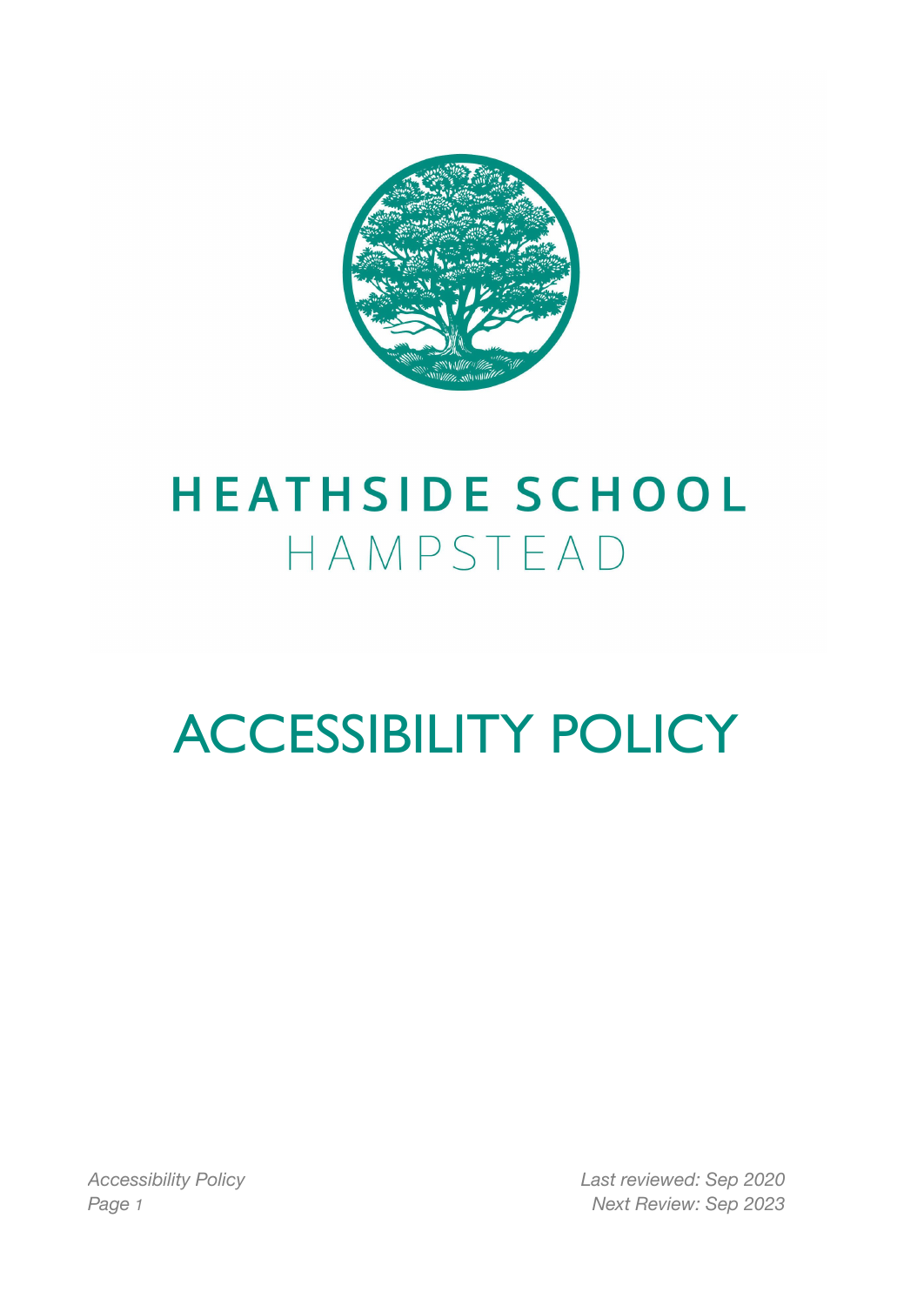### **Introduction**

At Heathside we are committed to ensuring equality of education and opportunity for disabled pupils, staff and all those receiving services from the school. It is our continual duty to increase the extent to which disabled pupils can participate in the school's curriculum and to improve both the physical environment of the school and the delivery of information to disabled pupils to achieve this.

This is a three-year accessibility plan that sets out the proposals of senior management to increase access to education for disabled pupils. It was last reviewed in September 2020 and covers the period to September 2023. However, if there are changes in the physical layout of the buildings this policy may be reviewed.

## **Background**

The Equality Act 2010 defines disability as 'A physical or mental impairment which has substantial and long term adverse impact on a person's ability to carry out normal everyday activities'. This has some overlap with the definition of 'special educational needs' in the Education Act 1996 (which includes pupils with significantly greater difficulty in learning than the majority of children of his/her age, or a disability which means that a pupil cannot make full use of the general educational facilities provided for pupils of their age) but not all pupils are disabled by their SEN and vice versa.

It is the duty of the school to make 'reasonable adjustments' and to provide auxiliary aids and services: 'where a disabled person would, but for the provision of the auxiliary aid, be put at a disadvantage.

The SEN and Disability Act 2001 extended the Disability Discrimination Act 1995 (DDA) to cover education. Since September 2002, the School has had three key duties towards disabled pupils, under Part 4 of the DDA:

- not to treat disabled pupils less favourably for a reason related to their disability
- to make reasonable adjustments for disabled pupils, so that they are not at a substantial disadvantage
- to plan to increase access to education for disabled pupils.

## The school's aims

- We value the individuality of all our children and are committed to giving all of them every opportunity to achieve the highest of standards.
- We offer a broad and balanced curriculum and have high expectations for all children.
- We firmly believe that every individual has a right to be part of a community where each member is valued and respected for their own worth irrespective of race, colour, creed or ability.
- We strive to provide a setting in which all children have an equal opportunity to grow in understanding, skills and values.
- We aim to help all children appreciate that they are members of a rich and diverse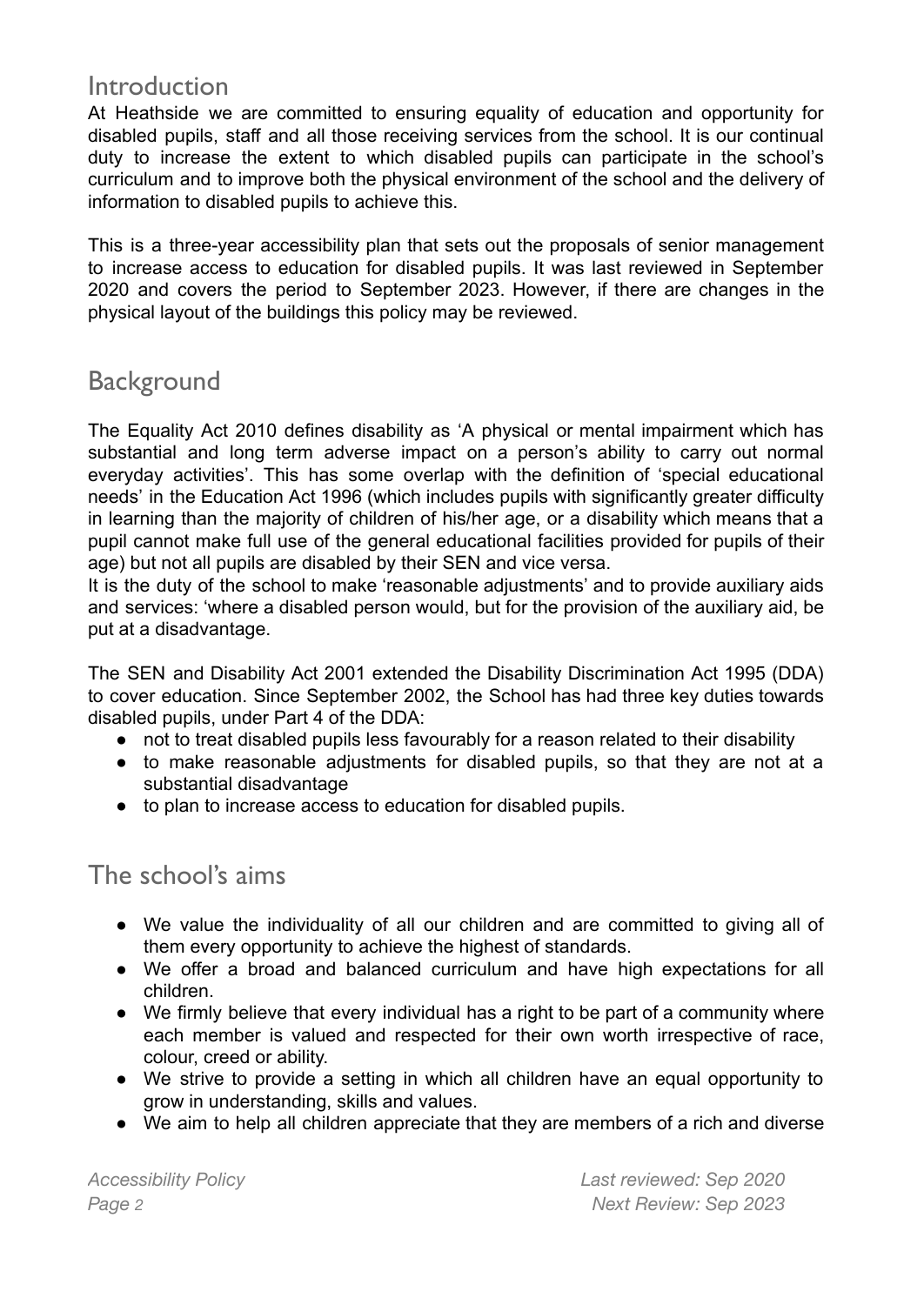wider community and to appreciate the needs and rights of others.

We are working within a national framework for educational inclusion provided by:

- Inclusive School (DfES 0774/2001)
- SEN & Disability Act 2001
- The SEN Revised Code of Practice 2014
- The Disability Discrimination Act (amended for schools 2001)
- The Equality Act 2010
- Code of Practice for Schools (Disability Rights Commission)
- Ofsted

## Limitations of the Physical Environment

The School buildings comprise a mix of traditional and historic buildings located within Hampstead in North London. All of the school's current buildings are constructed with narrow corridors and require the use of stairs to access the properties. The buildings are not equipped with DDA compliant doors and it is unlikely that suitable adaptations could be made to support individuals with limited mobility onsite due the nature of the conservation area in which the buildings are located.

#### Admissions Arrangements

As a part of the admissions process, in order to ensure that no individual is disadvantaged, prospective pupils and/or parents with special educational needs or disabilities will meet with a member of the inclusion team who will assess the schools suitability to meet the pupils individual needs and report to the headteacher prior to the offer of a place

## Accessibility arrangements to assist the inclusion of pupils with SEN and disabilities

#### Physical:

The following measures are in place to ensure the physical accessibility to students with SEN and Disabilities:

- handrails along stairs/steps
- seating plans are organised according to the needs of individual pupils
- refuge areas to all staircase landings for emergency access and audio connection to main reception
- inter-active hearing loop installed to at the desks to receptions
- disabled toilets with emergency alarm loop to main reception to summon assistance if required medical room has additional wheelchair to assist.